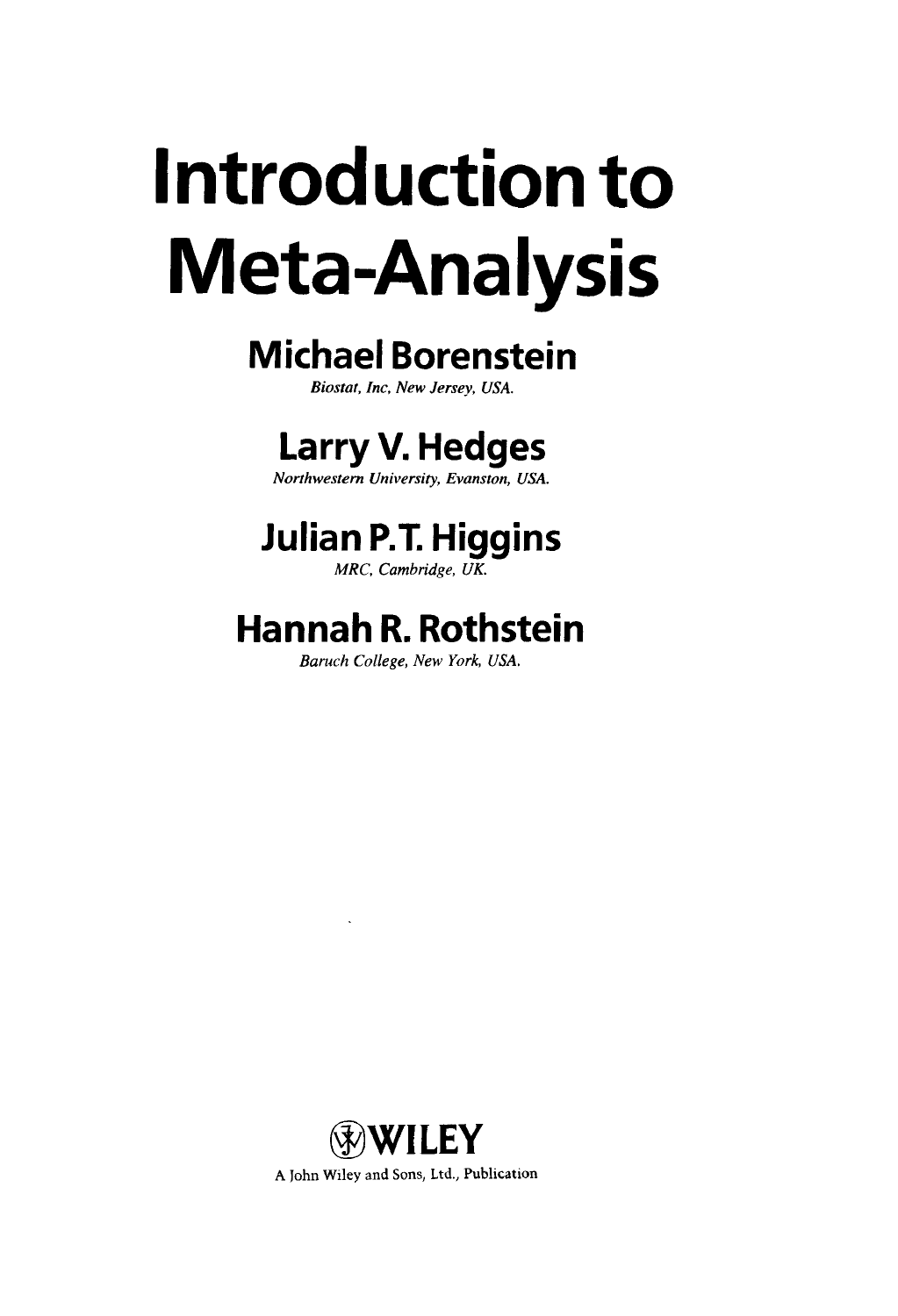#### **Contents**

 $\alpha$ 

|   | List of Tables                            | xiii |
|---|-------------------------------------------|------|
|   | <b>List of Figures</b>                    | XV   |
|   | Acknowledgements                          | xix  |
|   | Preface                                   | xxi  |
|   | Web site                                  | xxix |
|   | <b>PART 1: INTRODUCTION</b>               |      |
| 1 | <b>HOW A META-ANALYSIS WORKS</b>          | 3    |
|   | Introduction                              | 3    |
|   | Individual studies                        | 3    |
|   | The summary effect                        | 5    |
|   | Heterogeneity of effect sizes             | 6    |
|   | Summary points                            | 7    |
| 2 | WHY PERFORM A META-ANALYSIS               | 9    |
|   | Introduction                              | 9    |
|   | The streptokinase meta-analysis           | 10   |
|   | Statistical significance                  | 11   |
|   | Clinical importance of the effect         | 12   |
|   | <b>Consistency of effects</b>             | 12   |
|   | <b>Summary points</b>                     | 14   |
|   | PART 2: EFFECT SIZE AND PRECISION         |      |
| 3 | <b>OVERVIEW</b>                           | 17   |
|   | Treatment effects and effect sizes        | 17   |
|   | Parameters and estimates                  | 18   |
|   | Outline of effect size computations       | 19   |
| 4 | <b>EFFECT SIZES BASED ON MEANS</b>        | 21   |
|   | Introduction                              | 21   |
|   | Raw (unstandardized) mean difference D    | 21   |
|   | Standardized mean difference, $d$ and $g$ | 25   |
|   | Response ratios                           | 30   |
|   | Summary points                            | 32   |
|   |                                           |      |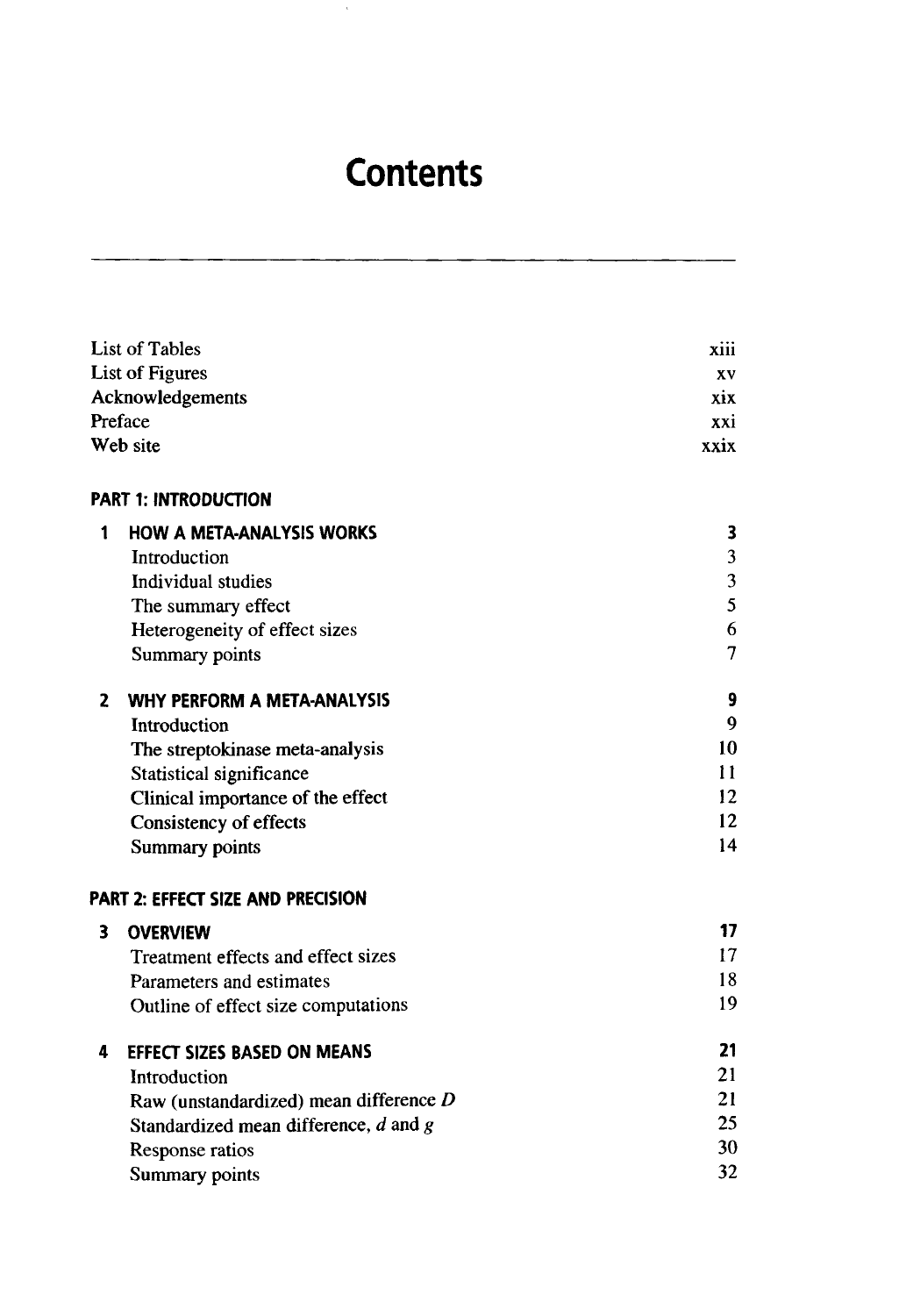| vi | <b>Contents</b> |
|----|-----------------|
|    |                 |

| 5  | EFFECT SIZES BASED ON BINARY DATA (2 $\times$ 2 TABLES) | 33 |
|----|---------------------------------------------------------|----|
|    | Introduction                                            | 33 |
|    | Risk ratio                                              | 34 |
|    | Odds ratio                                              | 36 |
|    | <b>Risk difference</b>                                  | 37 |
|    | Choosing an effect size index                           | 38 |
|    | Summary points                                          | 39 |
| 6  | EFFECT SIZES BASED ON CORRELATIONS                      | 41 |
|    | Introduction                                            | 41 |
|    | Computing $r$                                           | 41 |
|    | Other approaches                                        | 43 |
|    | Summary points                                          | 43 |
| 7  | <b>CONVERTING AMONG EFFECT SIZES</b>                    | 45 |
|    | Introduction                                            | 45 |
|    | Converting from the log odds ratio to $d$               | 47 |
|    | Converting from $d$ to the log odds ratio               | 47 |
|    | Converting from $r$ to $d$                              | 48 |
|    | Converting from $d$ to $r$                              | 48 |
|    | <b>Summary points</b>                                   | 49 |
| 8  | <b>FACTORS THAT AFFECT PRECISION</b>                    | 51 |
|    | Introduction                                            | 51 |
|    | Factors that affect precision                           | 52 |
|    | Sample size                                             | 52 |
|    | Study design                                            | 53 |
|    | Summary points                                          | 55 |
| 9  | <b>CONCLUDING REMARKS</b>                               | 57 |
|    | PART 3: FIXED-EFFECT VERSUS RANDOM-EFFECTS MODELS       |    |
| 10 | <b>OVERVIEW</b>                                         | 61 |
|    | Introduction                                            | 61 |
|    | Nomenclature                                            | 62 |
| 11 | <b>FIXED-EFFECT MODEL</b>                               | 63 |
|    | Introduction                                            | 63 |
|    | The true effect size                                    | 63 |
|    | Impact of sampling error                                | 63 |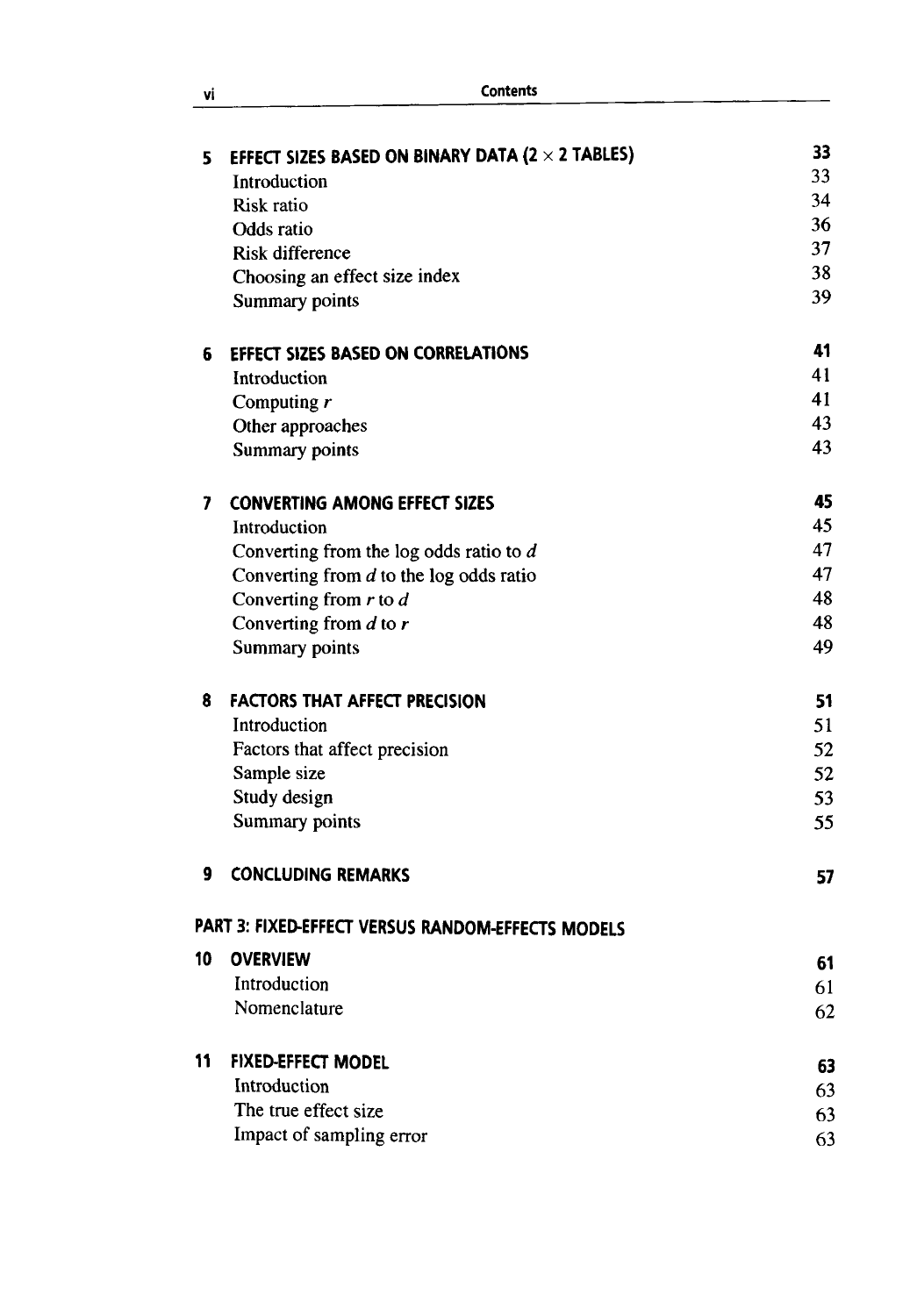|    | <b>Contents</b>                                         | vii |
|----|---------------------------------------------------------|-----|
|    | Performing a fixed-effect meta-analysis                 | 65  |
|    | Summary points                                          | 67  |
| 12 | <b>RANDOM-EFFECTS MODEL</b>                             | 69  |
|    | Introduction                                            | 69  |
|    | The true effect sizes                                   | 69  |
|    | Impact of sampling error                                | 70  |
|    | Performing a random-effects meta-analysis               | 72  |
|    | <b>Summary points</b>                                   | 74  |
| 13 | <b>FIXED-EFFECT VERSUS RANDOM-EFFECTS MODELS</b>        | 77  |
|    | Introduction                                            | 77  |
|    | Definition of a summary effect                          | 77  |
|    | Estimating the summary effect                           | 78  |
|    | Extreme effect size in a large study or a small study   | 79  |
|    | Confidence interval                                     | 80  |
|    | The null hypothesis                                     | 83  |
|    | Which model should we use?                              | 83  |
|    | Model should not be based on the test for heterogeneity | 84  |
|    | Concluding remarks                                      | 85  |
|    | <b>Summary points</b>                                   | 85  |
| 14 | <b>WORKED EXAMPLES (PART 1)</b>                         | 87  |
|    | Introduction                                            | 87  |
|    | Worked example for continuous data (Part 1)             | 87  |
|    | Worked example for binary data (Part 1)                 | 92  |
|    | Worked example for correlational data (Part 1)          | 97  |
|    | Summary points                                          | 102 |
|    | <b>PART 4: HETEROGENEITY</b>                            |     |
| 15 | <b>OVERVIEW</b>                                         | 105 |
|    | Introduction                                            | 105 |
|    | Nomenclature                                            | 106 |
|    | Worked examples                                         | 106 |
| 16 | IDENTIFYING AND QUANTIFYING HETEROGENEITY               | 107 |
|    | Introduction                                            | 107 |
|    | Isolating the variation in true effects                 | 107 |
|    | Computing $Q$                                           | 109 |
|    | Estimating $\tau^2$                                     | 114 |
|    | The $I^2$ statistic                                     | 117 |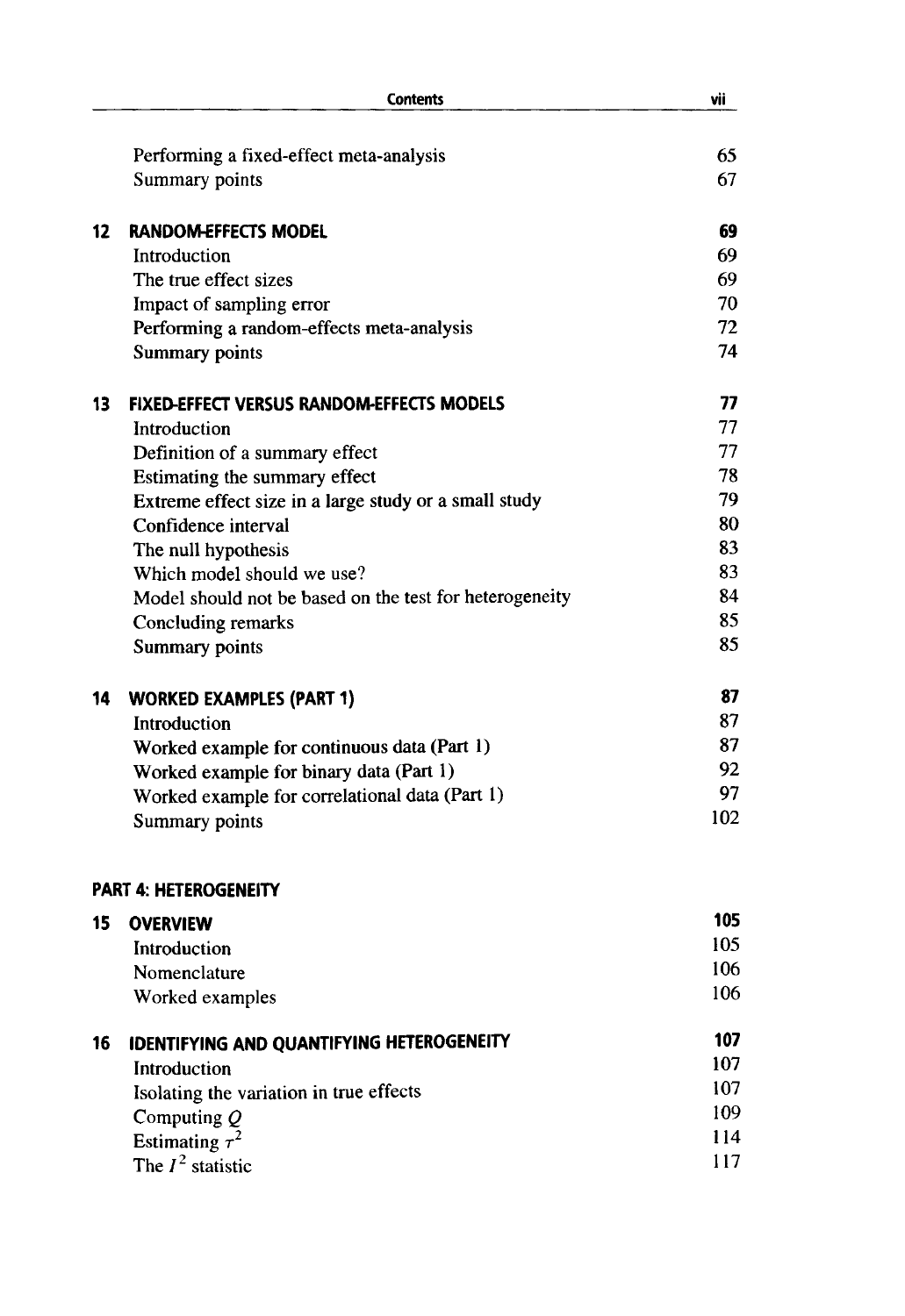|    | Comparing the measures of heterogeneity                         | 119 |
|----|-----------------------------------------------------------------|-----|
|    | Confidence intervals for $\tau^2$                               | 122 |
|    | Confidence intervals (or uncertainty intervals) for $I^2$       | 124 |
|    | <b>Summary points</b>                                           | 125 |
| 17 | <b>PREDICTION INTERVALS</b>                                     | 127 |
|    | Introduction                                                    | 127 |
|    | Prediction intervals in primary studies                         | 127 |
|    | Prediction intervals in meta-analysis                           | 129 |
|    | Confidence intervals and prediction intervals                   | 131 |
|    | Comparing the confidence interval with the prediction interval  | 132 |
|    | Summary points                                                  | 133 |
| 18 | <b>WORKED EXAMPLES (PART 2)</b>                                 | 135 |
|    | Introduction                                                    | 135 |
|    | Worked example for continuous data (Part 2)                     | 135 |
|    | Worked example for binary data (Part 2)                         | 139 |
|    | Worked example for correlational data (Part 2)                  | 143 |
|    | Summary points                                                  | 147 |
| 19 | <b>SUBGROUP ANALYSES</b>                                        | 149 |
|    | Introduction                                                    | 149 |
|    | Fixed-effect model within subgroups                             | 151 |
|    | <b>Computational models</b>                                     | 161 |
|    | Random effects with separate estimates of $\tau^2$              | 164 |
|    | Random effects with pooled estimate of $\tau^2$                 | 171 |
|    | The proportion of variance explained                            | 179 |
|    | Mixed-effects model                                             | 183 |
|    | Obtaining an overall effect in the presence of subgroups        | 184 |
|    | <b>Summary points</b>                                           | 186 |
| 20 | <b>META-REGRESSION</b>                                          | 187 |
|    | Introduction                                                    | 187 |
|    | Fixed-effect model                                              | 188 |
|    | Fixed or random effects for unexplained heterogeneity           | 193 |
|    | Random-effects model                                            | 196 |
|    | <b>Summary points</b>                                           | 203 |
| 21 | NOTES ON SUBGROUP ANALYSES AND META-REGRESSION                  | 205 |
|    | Introduction                                                    | 205 |
|    | <b>Computational model</b>                                      | 205 |
|    | Multiple comparisons                                            | 208 |
|    | Software                                                        | 209 |
|    | Analyses of subgroups and regression analyses are observational | 209 |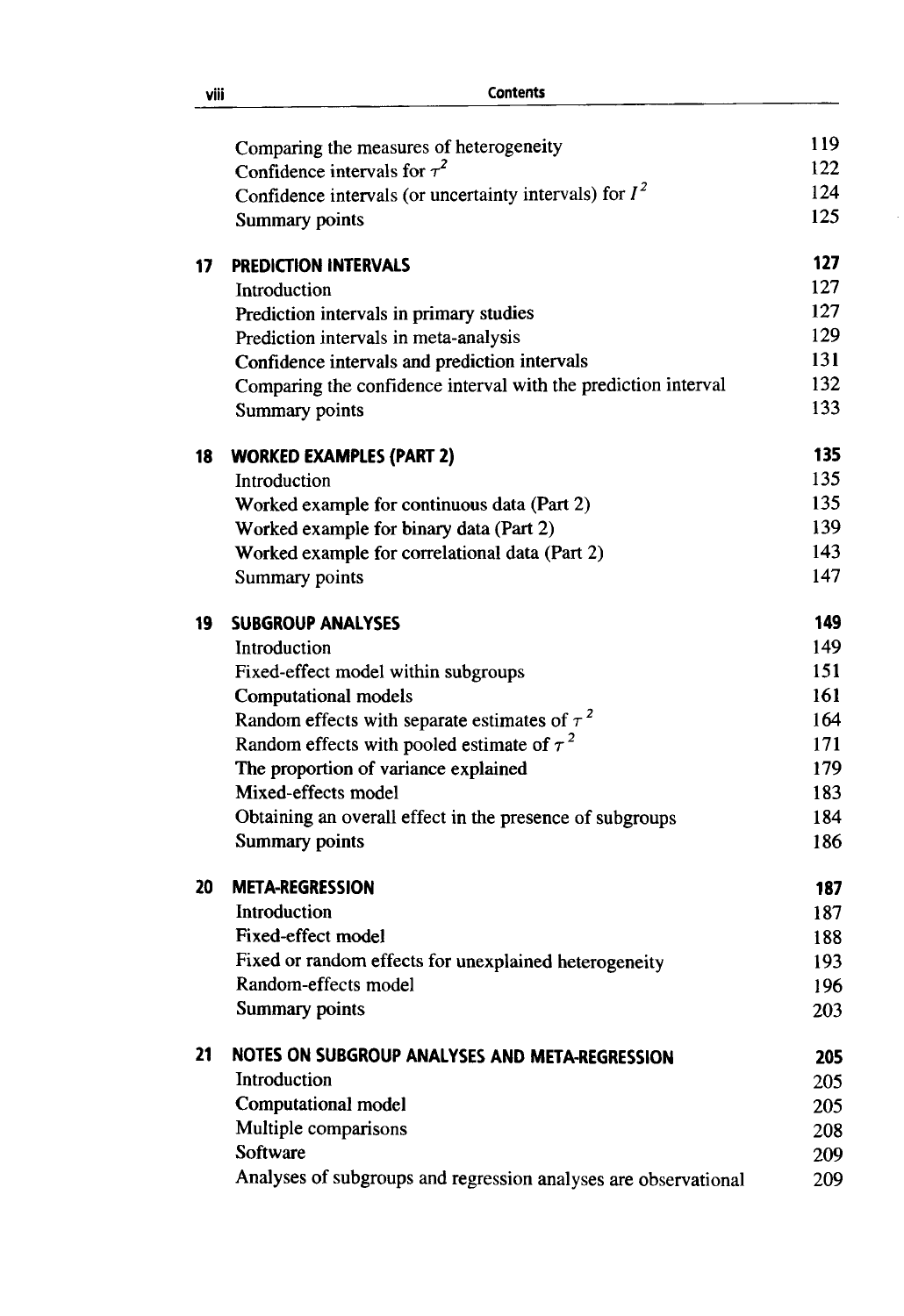|    | <b>Contents</b>                                             | ix  |
|----|-------------------------------------------------------------|-----|
|    | Statistical power for subgroup analyses and meta-regression | 210 |
|    | Summary points                                              | 211 |
|    | <b>PART 5: COMPLEX DATA STRUCTURES</b>                      |     |
| 22 | <b>OVERVIEW</b>                                             | 215 |
| 23 | INDEPENDENT SUBGROUPS WITHIN A STUDY                        | 217 |
|    | Introduction                                                | 217 |
|    | Combining across subgroups                                  | 218 |
|    | Comparing subgroups                                         | 222 |
|    | Summary points                                              | 223 |
| 24 | MULTIPLE OUTCOMES OR TIME-POINTS WITHIN A STUDY             | 225 |
|    | Introduction                                                | 225 |
|    | Combining across outcomes or time-points                    | 226 |
|    | Comparing outcomes or time-points within a study            | 233 |
|    | Summary points                                              | 238 |
| 25 | <b>MULTIPLE COMPARISONS WITHIN A STUDY</b>                  | 239 |
|    | Introduction                                                | 239 |
|    | Combining across multiple comparisons within a study        | 239 |
|    | Differences between treatments                              | 240 |
|    | <b>Summary points</b>                                       | 241 |
| 26 | <b>NOTES ON COMPLEX DATA STRUCTURES</b>                     | 243 |
|    | Introduction                                                | 243 |
|    | Summary effect                                              | 243 |
|    | Differences in effect                                       | 244 |
|    | <b>PART 6: OTHER ISSUES</b>                                 |     |
| 27 | <b>OVERVIEW</b>                                             | 249 |
| 28 | VOTE COUNTING - A NEW NAME FOR AN OLD PROBLEM               | 251 |
|    | Introduction                                                | 251 |
|    | Why vote counting is wrong                                  | 252 |
|    | Vote counting is a pervasive problem                        | 253 |
|    | <b>Summary points</b>                                       | 255 |
| 29 | POWER ANALYSIS FOR META-ANALYSIS                            | 257 |
|    | Introduction                                                | 257 |
|    | A conceptual approach                                       | 257 |
|    | In context                                                  | 261 |
|    | When to use power analysis                                  | 262 |
|    |                                                             |     |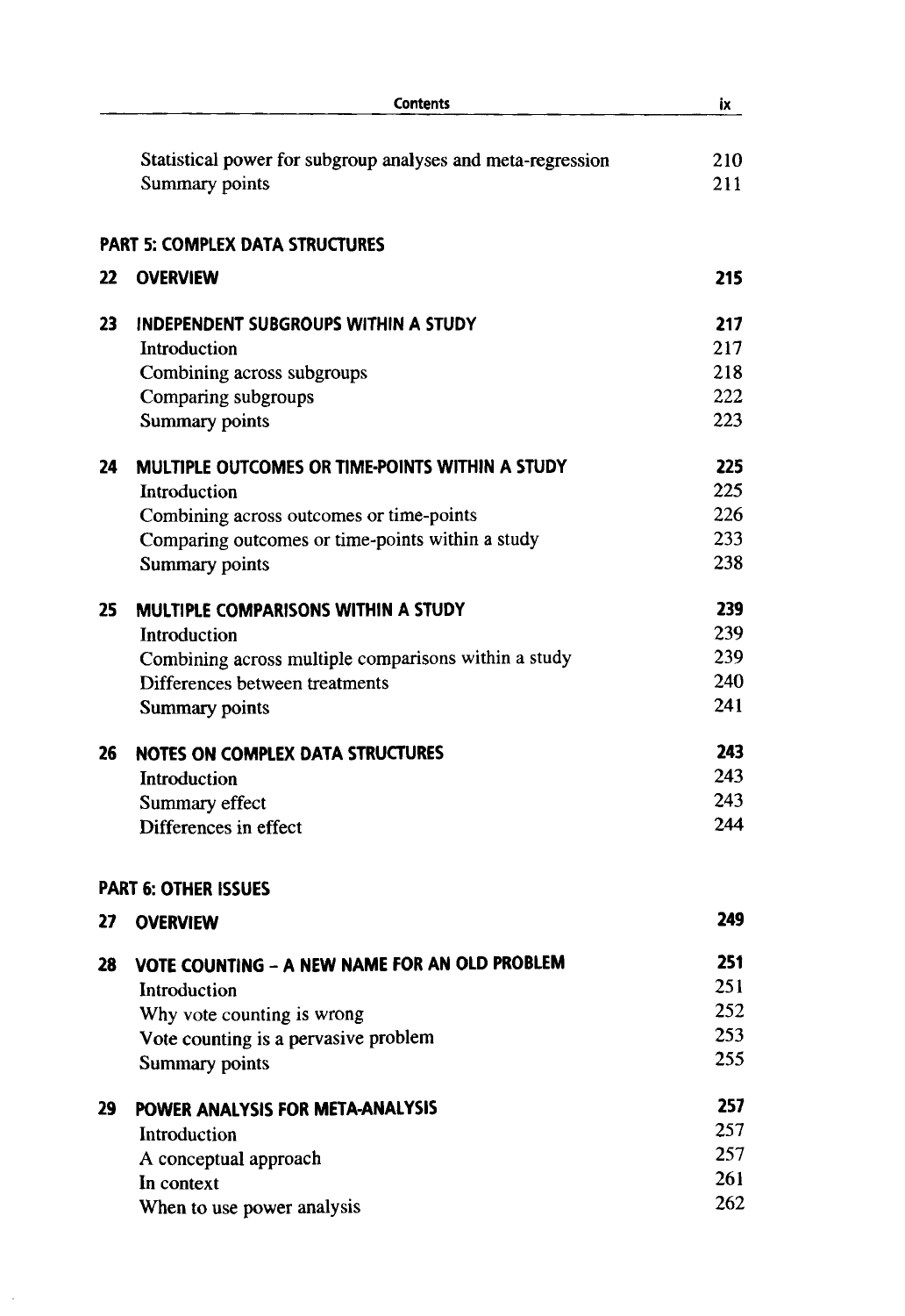|     | <b>Contents</b>                                      |                                                                                                |
|-----|------------------------------------------------------|------------------------------------------------------------------------------------------------|
|     | Planning for precision rather than for power         | 263                                                                                            |
|     | Power analysis in primary studies                    | 263                                                                                            |
|     | Power analysis for meta-analysis                     | 267                                                                                            |
|     | Power analysis for a test of homogeneity             | 272                                                                                            |
|     | Summary points                                       | 275                                                                                            |
| 30  | <b>PUBLICATION BIAS</b>                              | 277                                                                                            |
|     | Introduction                                         | 277                                                                                            |
|     | The problem of missing studies                       | 278                                                                                            |
|     | Methods for addressing bias                          | 280                                                                                            |
|     | <b>Illustrative example</b>                          | 281                                                                                            |
|     | The model                                            | 281                                                                                            |
|     | Getting a sense of the data                          | 281                                                                                            |
|     | Is there evidence of any bias?                       | 283                                                                                            |
|     | Is the entire effect an artifact of bias?            | 284                                                                                            |
|     | How much of an impact might the bias have?           | 286                                                                                            |
|     | Summary of the findings for the illustrative example | 289                                                                                            |
|     | Some important caveats                               | 290                                                                                            |
|     | Small-study effects                                  | 291                                                                                            |
|     | Concluding remarks                                   | 291                                                                                            |
|     | Summary points                                       | 291                                                                                            |
|     | <b>PART 7: ISSUES RELATED TO EFFECT SIZE</b>         |                                                                                                |
| 31  | <b>OVERVIEW</b>                                      |                                                                                                |
|     |                                                      |                                                                                                |
| 32  | <b>EFFECT SIZES RATHER THAN p-VALUES</b>             |                                                                                                |
|     | Introduction                                         |                                                                                                |
|     | Relationship between $p$ -values and effect sizes    |                                                                                                |
|     | The distinction is important                         |                                                                                                |
|     | The $p$ -value is often misinterpreted               |                                                                                                |
|     | Narrative reviews vs. meta-analyses                  |                                                                                                |
|     | <b>Summary points</b>                                |                                                                                                |
| 33. | <b>SIMPSON'S PARADOX</b>                             |                                                                                                |
|     | Introduction                                         |                                                                                                |
|     | Circumcision and risk of HIV infection               |                                                                                                |
|     | An example of the paradox                            |                                                                                                |
|     | Summary points                                       |                                                                                                |
| 34  | GENERALITY OF THE BASIC INVERSE-VARIANCE METHOD      |                                                                                                |
|     | Introduction                                         |                                                                                                |
|     | Other effect sizes                                   |                                                                                                |
|     | Other methods for estimating effect sizes            | 297<br>297<br>297<br>299<br>300<br>301<br>302<br>303<br>303<br>305<br>308<br>311<br>312<br>315 |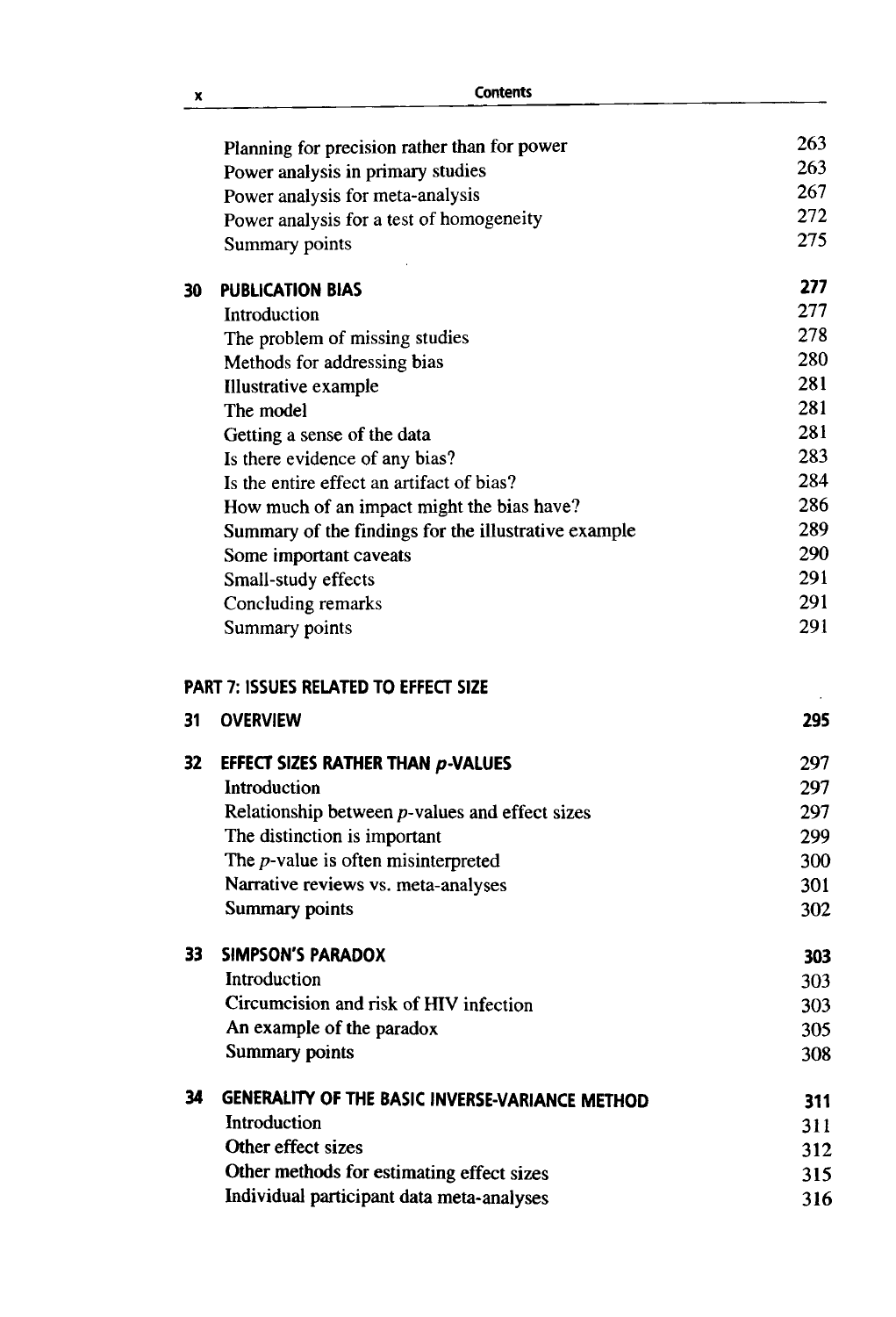|    | <b>Contents</b>                                           | xi  |
|----|-----------------------------------------------------------|-----|
|    |                                                           |     |
|    | Bayesian approaches                                       | 318 |
|    | <b>Summary points</b>                                     | 319 |
|    | <b>PART 8: FURTHER METHODS</b>                            |     |
| 35 | <b>OVERVIEW</b>                                           | 323 |
| 36 | META-ANALYSIS METHODS BASED ON DIRECTION AND $p$ -VALUES  | 325 |
|    | Introduction                                              | 325 |
|    | Vote counting                                             | 325 |
|    | The sign test                                             | 325 |
|    | Combining $p$ -values                                     | 326 |
|    | Summary points                                            | 330 |
| 37 | FURTHER METHODS FOR DICHOTOMOUS DATA                      | 331 |
|    | Introduction                                              | 331 |
|    | Mantel-Haenszel method                                    | 331 |
|    | One-step (Peto) formula for odds ratio                    | 336 |
|    | <b>Summary points</b>                                     | 339 |
| 38 | PSYCHOMETRIC META-ANALYSIS                                | 341 |
|    | Introduction                                              | 341 |
|    | The attenuating effects of artifacts                      | 342 |
|    | Meta-analysis methods                                     | 344 |
|    | Example of psychometric meta-analysis                     | 346 |
|    | Comparison of artifact correction with meta-regression    | 348 |
|    | Sources of information about artifact values              | 349 |
|    | How heterogeneity is assessed                             | 349 |
|    | Reporting in psychometric meta-analysis                   | 350 |
|    | Concluding remarks                                        | 351 |
|    | Summary points                                            | 351 |
|    | <b>PART 9: META-ANALYSIS IN CONTEXT</b>                   |     |
|    | 39 OVERVIEW                                               | 355 |
| 40 | WHEN DOES IT MAKE SENSE TO PERFORM A META-ANALYSIS?       | 357 |
|    | Introduction                                              | 357 |
|    | Are the studies similar enough to combine?                | 358 |
|    | Can I combine studies with different designs?             | 359 |
|    | How many studies are enough to carry out a meta-analysis? | 363 |
|    | Summary points                                            | 364 |
| 41 | REPORTING THE RESULTS OF A META-ANALYSIS                  | 365 |
|    | Introduction                                              | 365 |
|    | The computational model                                   | 366 |
|    |                                                           |     |